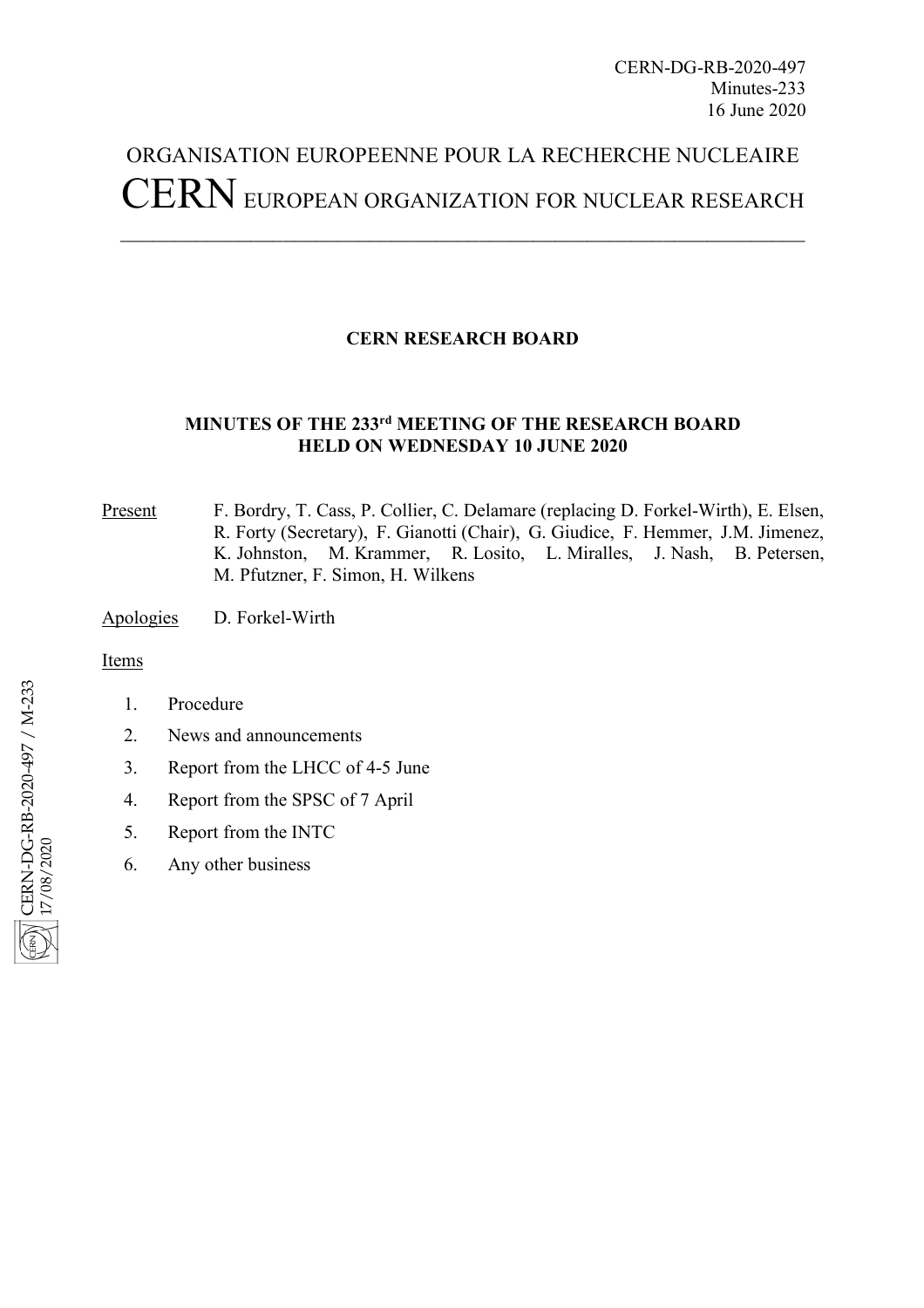#### **1 PROCEDURE**

- 1.1 F. Gianotti opened the meeting, welcoming the board members to the Research Board that was being held remotely, for the first time, due to the COVID-19 pandemic. The **minutes** of the last meeting [1] were approved without modification. There were two **matters arising**, listed in the following paragraphs.
- 1.2 Under item 3.3 of the minutes of the Research Board held on 18 September 2019, concerning the **GRADE** programme at CERN, it was requested that a report of the IdeaSquare Advisory Board-GRADE (ISAB-G), which was set up to assist the Director for Research and Computing in reviewing the projects and proposals in the programme, be made to the Research Board following the next ISAB-G meeting. E. Elsen reported from the meeting held on 31 January 2020, where the ISAB-G expressed its support for the proposed CBI project within the GRADE framework, given its strong educational component. A journal has been set up, the "CERN IdeaSquare Journal of Experimental Innovation", and the ISAB-G considers that it provides an important contribution to the goals of IdeaSquare, in shedding light on how ideas emerge and how best to feed them further along the innovation chain. F. Gianotti commented that an appropriate reviewing scheme should be considered for the journal, to ensure that high quality is maintained. The relationship between the GRADE and ATTRACT programmes should be handled carefully given their separate funding, and any proposed coupling between them should come back to the Research Board for approval. **The Research Board endorsed the continuation of the CBI and AUGMENT projects within the GRADE framework. Rotation of membership of the ISAB-G Advisory Board is recommended.**
- 1.3 Under item 1.2 of the minutes of the last meeting, the final run of **CAST** had been approved to finish in September 2020. Given the delay imposed by the COVID-19 pandemic, **the Research Board deferred the end of the CAST run to the end of 2020.**

#### **2 NEWS AND ANNOUNCEMENTS**

2.1 F. Gianotti discussed the issue that has dominated the recent weeks, the COVID-19 pandemic and CERN's response. CERN moved to safe mode in March as the pandemic reached the local area, with the facilities and experiments shutdown in a controlled manner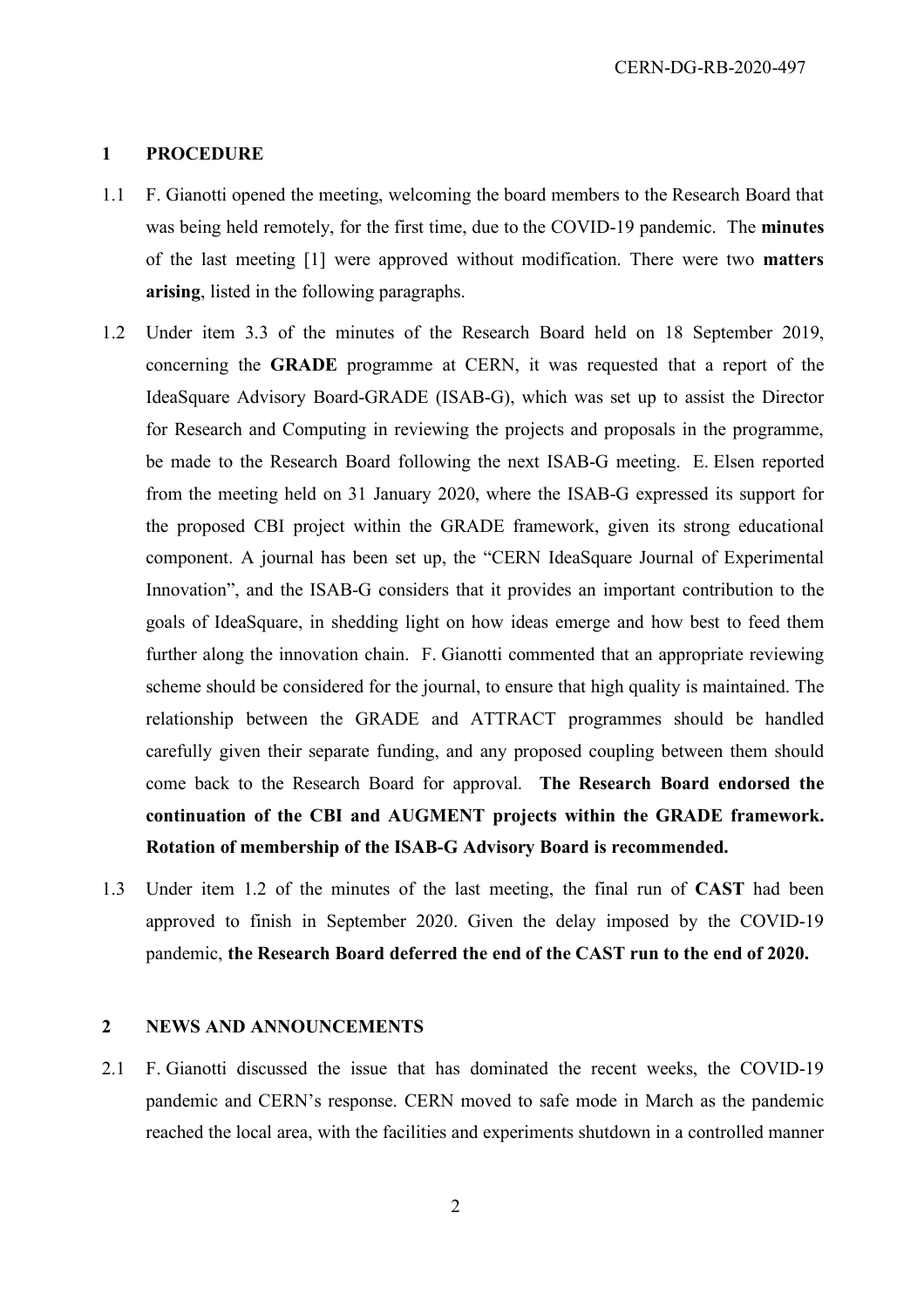that would facilitate their later restart, and activity on site reduced to the minimum required for safety. The majority of the personnel moved to teleworking. As a result, there has been no outbreak on the CERN site. In total 15 members of personnel have tested positive for the virus, and are closely monitored by the medical service and, sadly, there has been one death of a CERN User in his home country. A number of initiatives were taken to help support the fight against the virus, such as the production of sanitising gel and face shields for the local populations, the development of low-cost ventilators and making some of CERN's computing resources available to scientists working on COVID-19 research. As the pandemic receded activity at CERN has ramped up in a controlled and cautious manner, with priority given to the long shutdown (LS2) activities and the upgrades of the accelerators and experiments, and with stringent COVID-19-specific safety measures put in place. The aim is to return to "full access" to the CERN site by September, if there is no resurgence of the virus in the local region.

2.2 The overall schedule of LS2 work and the restart of the accelerator complex has clearly been affected by the pandemic, with a "linear" three months delay introduced by the period of reduced activity on site. For the upgrade work on the experiments the potential delays are longer, due to their stronger reliance on contributions from the user community around the world, affected by lockdowns of other institutes and the ongoing travel restrictions. One of the key items is the progress on the ATLAS New Small Wheels (NSW) for their muon detector upgrade. If it is possible for both NSWs to be installed within an extended LS2, this would avoid the need for a later extended year-end technical stop to install the second one. In that case there would only be a short pilot run with lowintensity beams in the LHC in 2021, and the restart for physics would be early in 2022. A decision on the revised schedule for LS2 will be taken in November 2020, once the planning for the NSW construction and ongoing work in the other experiments has been clarified.

#### **3 REPORT FROM THE LHCC MEETING OF 4-5 JUNE**

3.1 F. Simon reported from the latest meeting of the LHCC [2]. The committee congratulated CERN and the experiments for their handling of the COVID-19 crisis so far, which has successfully prevented the spread of the coronavirus in the CERN community, while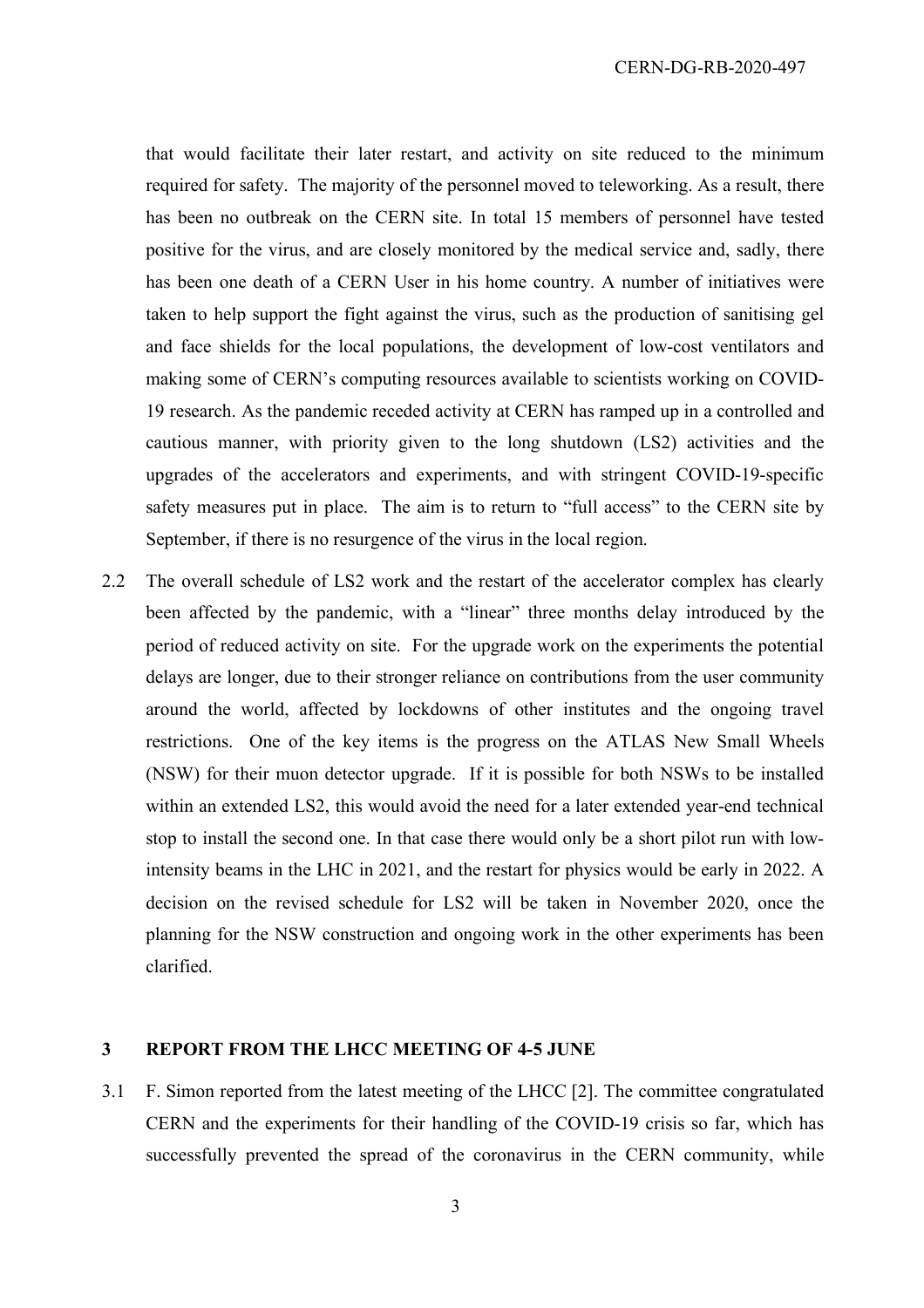keeping essential activities running. The experiments have proven successful in implementing telework, keeping the scientific output high, and making progress in key areas of detector work. There has been a rich physics harvest, with 72 physics papers submitted by the LHC experiments since the last LHCC meeting. The LHCC also appreciates the many contributions made across the experiments to the "CERN against COVID-19" effort. Nevertheless, the committee notes that the pandemic-induced safemode period has a significant impact on the overall schedule of the experiments. Concerning the planning of LS2 and Run 3, the LHCC re-affirms its earlier statements, namely a call for the highest possible collision energy (with appropriate pragmatism) and a significant integrated luminosity goal, while also respecting the needs of the experiments in the progress of their upgrade programmes. The possibility to install ATLAS NSW-C in an extended LS2, in case the progress of the project in the coming months makes a timely completion likely, presents a significant opportunity to begin Run 3 with fully completed Phase-I upgrades and avoid additional significant interruptions during the running time. The LHCC notes that the capped subsistence rate combined with uncertainty over the documentation concerning taxation may discourage collaboration-funded experts from staying at CERN for essential work on the detectors, and the efforts made to stabilize this situation are welcome. The LHCC also welcomes the CHIPS initiative of CERN for the support of ASIC design and is pleased that the service is well used by the experiments. However, the lack of senior ASIC engineers continues to be a threat to the upgrade programme, and the LHCC encourages additional experienced ASIC engineering effort to be made available in the near term.

3.2 **ALICE** continues to have a rich physics output and has made progress on its upgrade programme and in preparing for Run 3 under the difficult circumstances caused by the COVID-19 crisis. The LHCC acknowledges the plan of ALICE to present an extensive physics programme for high-energy pp collisions, and once this has been endorsed by the collaboration a document should be submitted in time for review by the committee at its next meeting. The ITS3 groups have made a successful start of the project, with a TDR planned for mid-2023. The LHCC commends the thorough simulation studies, promising design and R&D of the FoCal upgrade project, a highly granular forward calorimeter optimised for direct photon measurements. The LHCC endorses the plan presented in a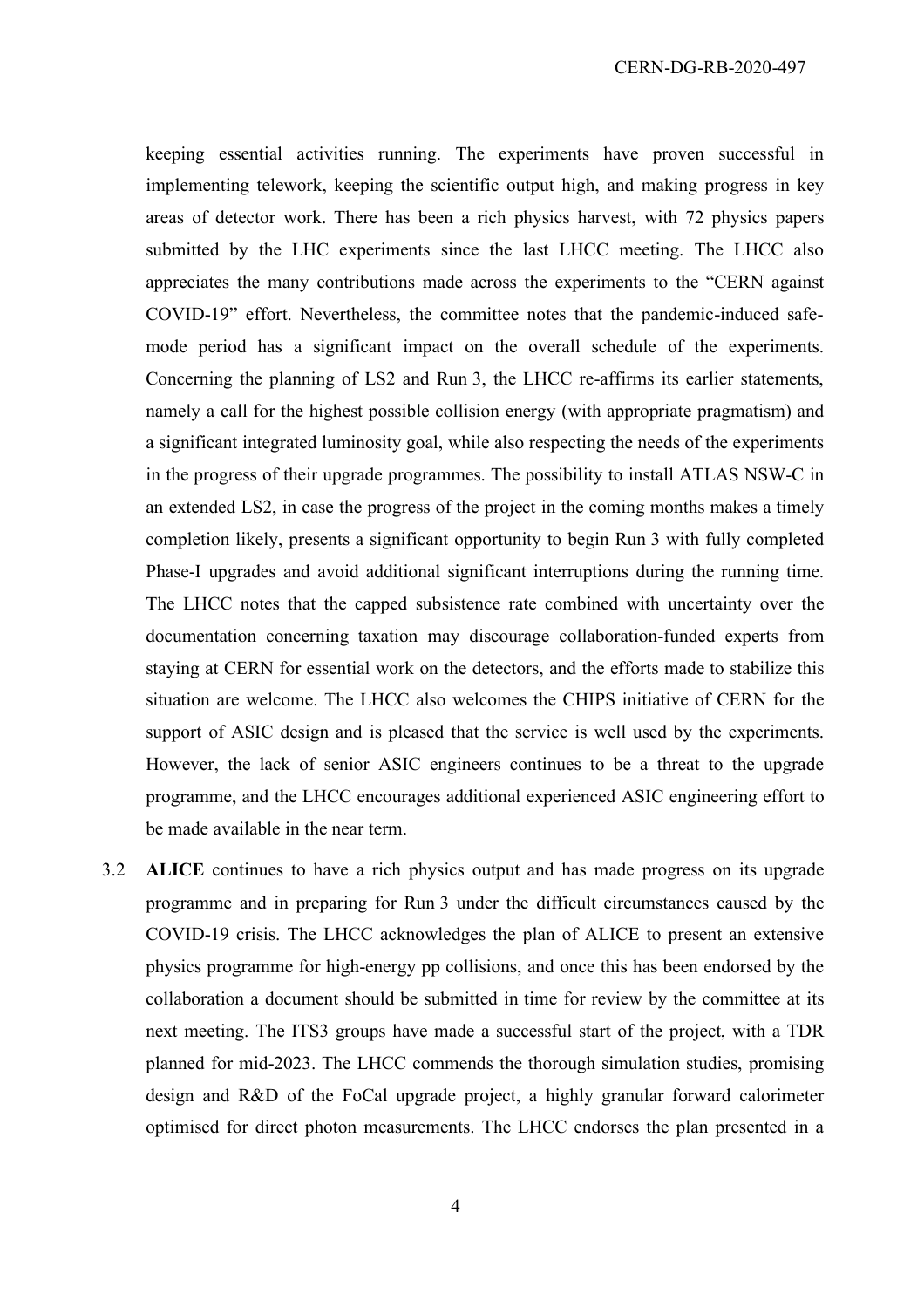Letter of Intent to carry out the necessary R&D studies to demonstrate the technical feasibility of the project and to submit a TDR on a time-scale compatible with installation in LS3. **The Research Board supported the LHCC recommendation regarding the FoCal TDR, but underlined that before the project can be approved any longer-term plan of ALICE beyond Run 4 must be submitted to the LHCC and the Research Board for consideration.** 

- 3.3 **ATLAS** has produced a wealth of interesting new physics results and made good progress on its upgrades and in preparing for Run 3, successfully continuing LS2 activities under the current circumstances. The LHCC recognises the advantages of installing both muon NSWs before the start of Run 3 but considers it too early to recommend extending the shutdown at this stage, while encouraging CERN and ATLAS managements to keep this option in mind during the schedule discussions over the coming months. The LHCC recommends that ATLAS closely follows the multithreading computing migration. The committee is pleased to see the progress on detailed understanding of the Phase-II upgrade schedule and the improved definition of LS3 activities, resulting in a reduction of the estimated overall time needed to carry out the installation of the upgrades. The LHCC is concerned by the very small schedule contingency in the ITk-Strip project, and the absence of any remaining schedule contingency in the ITk-Pixel project, while noting that a detailed analysis of the latter schedule is still in progress. Regional readout for ITk-Pixel has been studied, with a decision imminent, which would allow the services needed in the ITk-Pixel volume to be defined and the pixel design to be decoupled from the further development of the trigger strategy crucial for the progress of the TDAQ project. A TDR for the High-Granularity Timing Detector (HGTD) Phase-II upgrade [3], based on lowgain avalanche detector technology, has been reviewed by the LHCC. The physics goals and technical implementation were found to be well matched to the HL-LHC programme, but the schedule looks unrealistically tight. The TDR will now be reviewed by the Upgrade Cost Group (UCG), towards approval in September.
- 3.4 **CMS** has a productive physics programme, as well making substantial progress on the upgrade projects and in preparing for Run 3, successfully proceeding with their LS2 programme both before and during the CERN safe-mode period. The Run 2 Legacy Programme has been completed, providing high-quality and homogeneous (data and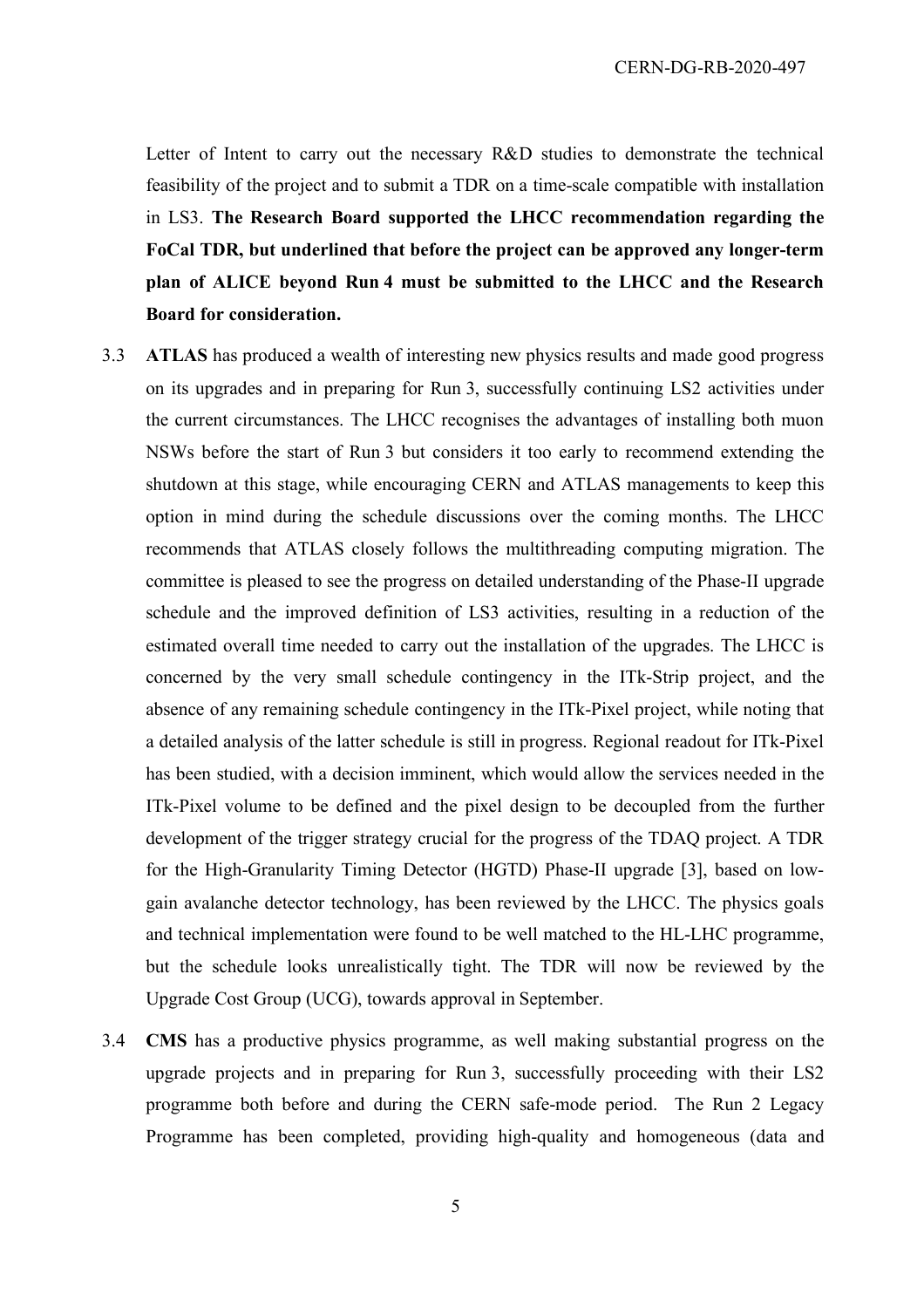Monte Carlo) datasets spanning the whole of Run 2. The LHCC encourages CERN and CMS to sustain their efforts aimed at the timely readiness of the required Phase-II site infrastructures. The LHCC appreciates the updated schedule for the upgrade project, which makes use of the time gained with the shift of LS3 by adding contingency. The committee notes the progress made in all areas of the projects, despite the difficulties due to COVID-19. The LHCC is pleased that the size of the pixels and the sensor technologies in the inner tracker have been chosen, allowing the project to proceed. The LHCC is concerned by the observed backplane fragility of the silicon sensors for the HGCAL, where a final solution has not yet been found, and by the limited information on the radiation tolerance of the 8-inch sensors to date. The LHCC is also concerned by the apparent tendency to relax performance specifications in some areas, such as the time resolution of the MTD-BTL ASIC and the signal-to-noise ratio in some areas of the scintillator section of the HGCAL, and urges the collaboration to fully evaluate the physics impact prior to accepting such changes, to ensure the science reach of the upgrades is not compromised.

- 3.5 A TDR has been submitted for the **CMS Level-1 Trigger Phase-II upgrade** [4]. To match the goals and requirements of the HL-LHC programme, the L1 Trigger upgrade uses technological advances to enhance the physics selectivity at the hardware level of the data acquisition. The harsh environment with up to 200 simultaneous collisions per beam crossing imposes challenging requirements to the system in order to maintain its performance. The design maximum output bandwidth is 750 kHz, and, to profit from the extended coverage and increased granularity of the upgraded CMS detector, the latency of the system is extended to 12.5 µs. Tracking and high-granularity calorimeter information is used for the first time at L1, and modern processors will implement sophisticated algorithms including machine-learning based approaches to target the selection of specific final states. The TDR is recommended for approval by the LHCC, following successful review by the UCG. **The Research Board approved the CMS L1 Trigger Phase-II upgrade TDR.**
- 3.6 **LHCb** has a rich scientific output and has made progress on its Phase-I upgrade programme. The LHCC however notes the significant delay and associated uncertainty in completion of some detector components (in particular for the VELO and SciFi) resulting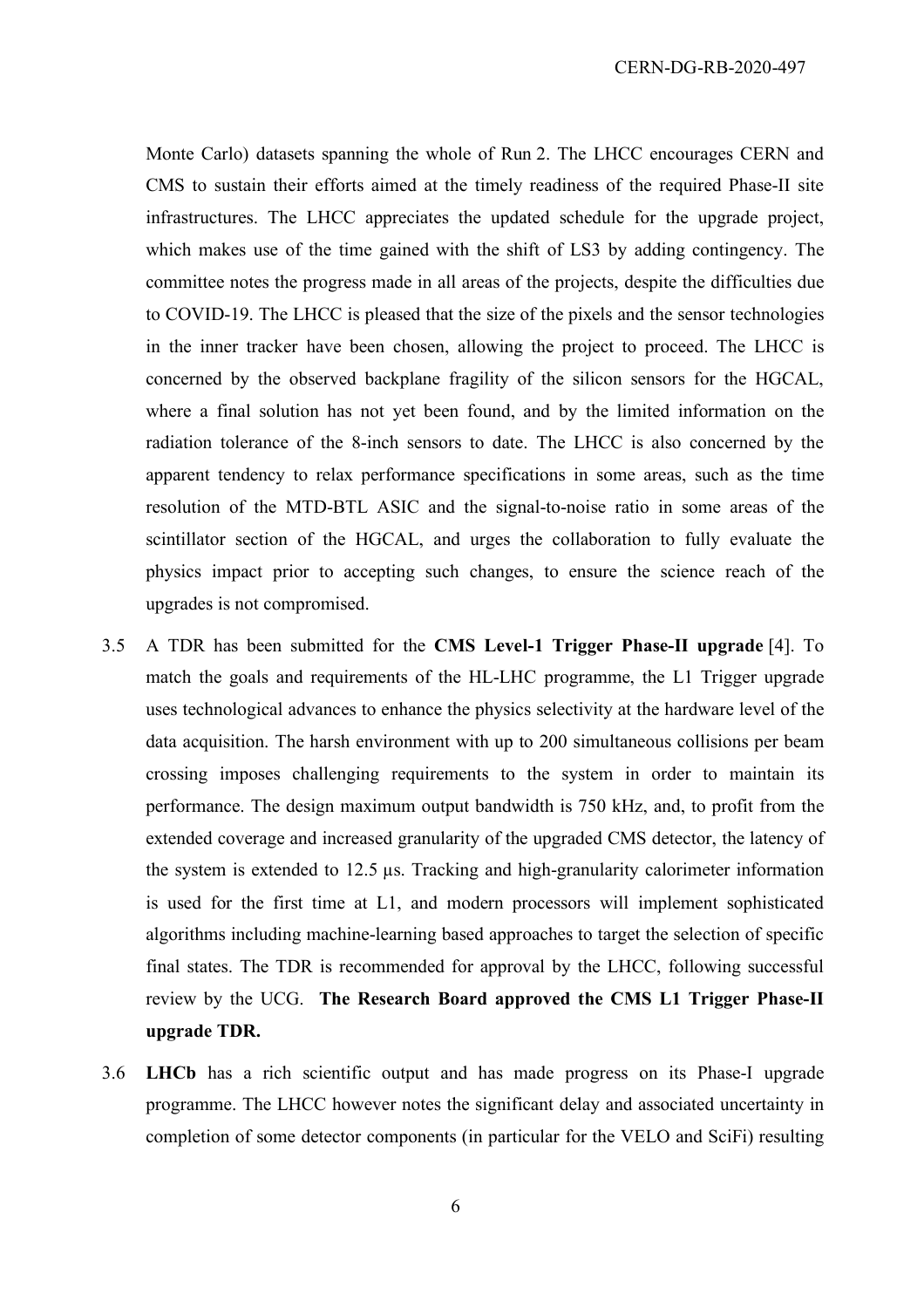from the COVID-19 safe-mode period and encourages the collaboration to retain sufficient commissioning time when updating the schedule. The LHCC commends LHCb for significant progress on HLT1, including the decision to adopt the GPU architecture [5], and the Real Time Analysis group for the increased involvement of the physics groups in HLT2, although significant work remains to be done, given the current factor of 8 performance gap. The committee looks forward to an update on the performance at the next meeting, and to the successful resumption of VELO module production. The LHCC suggests that the timetable for the Upgrade-2 framework TDR be revisited.

- 3.7 **TOTEM** has continued to deliver interesting physics results and made a prompt restart of activities at CERN following the end of the safe-mode period. The LHCC notes that a prompt decision on the timescale for a high-β\* run during Run 3 would allow TOTEM to set a concrete target for the completion of the new T2 detector, optimizing its allocation of resources between this project and other ongoing LS2 activities. The possible operation of the PPS in Run 4 and beyond, currently being discussed internally in CMS-TOTEM, will be considered at the September LHCC meeting together with future plans for forward physics in the HL-LHC era.
- 3.8 **FASER** has made progress in securing additional funds and made a rapid restart of activities since mid-May. The LHCC notes that the delivery of components and the current schedule are aggressive, but consistent with the timely completion, installation and commissioning of the detector to be ready for the start of Run 3. The committee recognizes that the schedule may be affected by further delays caused by COVID-19 work restrictions, and that minor modifications to the LHC schedule (namely the starting date of the powering tests in sector 81) may be necessary to allow the completion of the installation and commissioning work.
- 3.9 **MoEDAL** has made progress on the Technical Proposal for Run 3 operation, in the construction of the MAPP-mQP detector and in securing the required financial support. The LHCC encourages the MoEDAL and LHCb collaborations to continue their discussions to complete the definition of pending items in the design and planning of the extended MoEDAL detector. MoEDAL should also continue its interaction with CERN's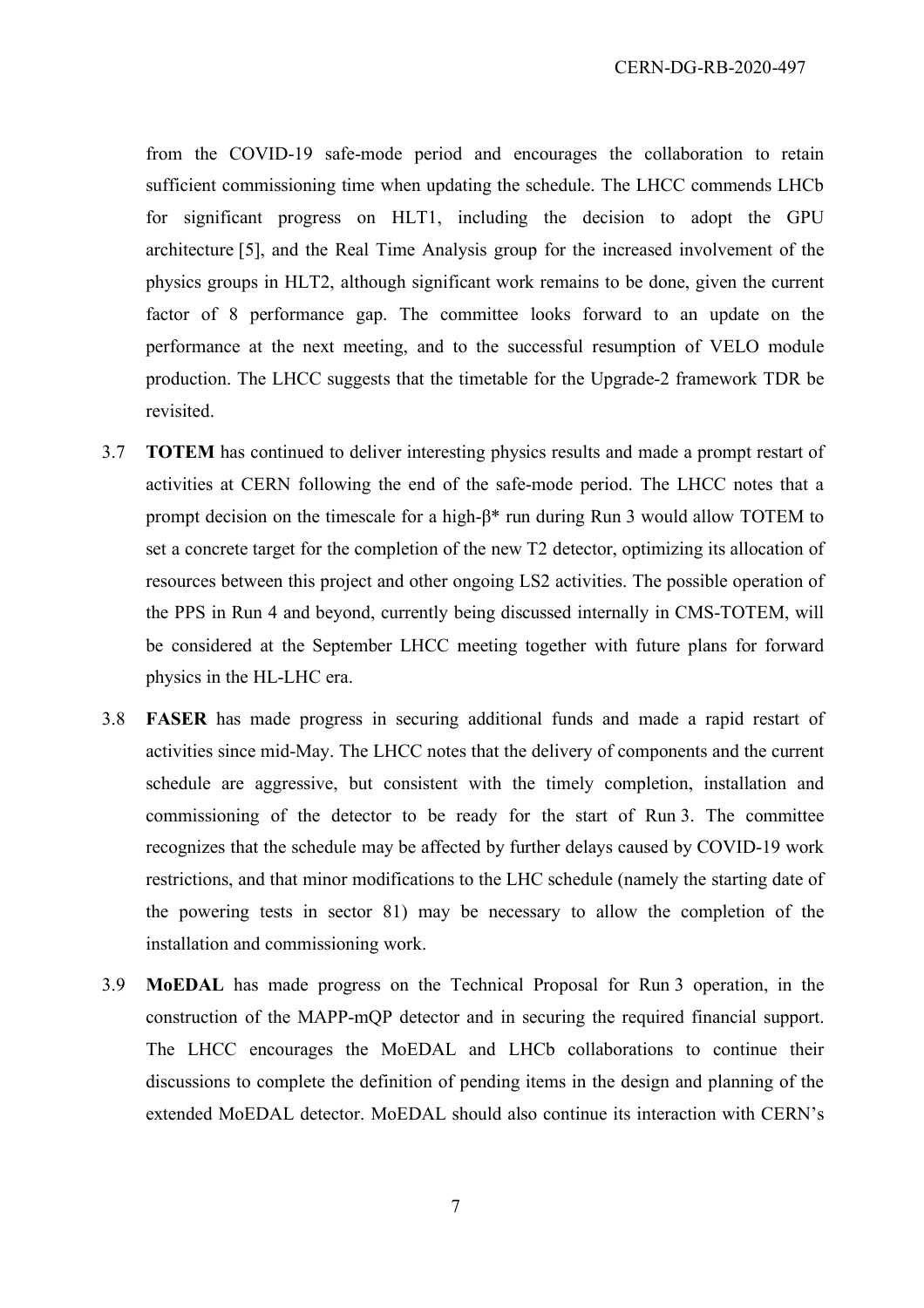safety and technical groups, to clear the path for approval of the project. The LHCC expects to receive the Technical Proposal in time for review at its meeting in September.

3.10 **WLCG** and the experiments have continued to make successful and efficient use of the computing resources and are also commended for having made resources available for COVID-19 studies. The way forward for these studies should be discussed, possibly transitioning from contributions of computing time and hardware to contributions of expertise and the transfer of technologies. WLCG and the experiments are urged by the LHCC to closely monitor the situation arising from the COVID-19 crisis to estimate any impact on the 2021 pledges as early as possible. A first HL-LHC Computing Review was held in May with the goal of focusing on experiment-specific issues and R&D and of assessing the state of plans. The experiments have agreed on a common set of parameters and a promising list of R&D activities to close the resource gap, among which data management, reduction of data size, accessing new hardware classes (e.g. GPUs) and exploring integration of High-Performance Computing. Common software has been recognised as a key factor, where significant effort is needed on various aspects, but funding and young-peoples' career schemes remain a challenge.

#### **4 REPORT FROM THE SPSC MEETING OF 7 APRIL**

- 4.1 J. Nash reported from the last meeting of the SPSC [2], which included the annual review of experiments at the Neutrino Platform and NA62.
- 4.2 **ProtoDUNE-DP** (NP02): the SPSC reaffirmed the interest in the detector technology of a LAr Double Phase TPC, and appreciates the opportunity NP02 offers to the neutrino community in Europe and worldwide to develop the technology further. Significant technical difficulties have been experienced by NP02 during their first run period (including HV short-circuits, reduced readout gain, and bubbles in the liquid argon at various places inside the cryostat). The SPSC agrees with the collaboration that costly cycles of prototypes in the large cryostat are not an efficient and timely way to address these problems in future tests, and at this time is not recommending further running in the  $6\times6\times6$  m<sup>3</sup> cryostat. The SPSC supports the collaboration in continuing R&D with a smaller volume prototype.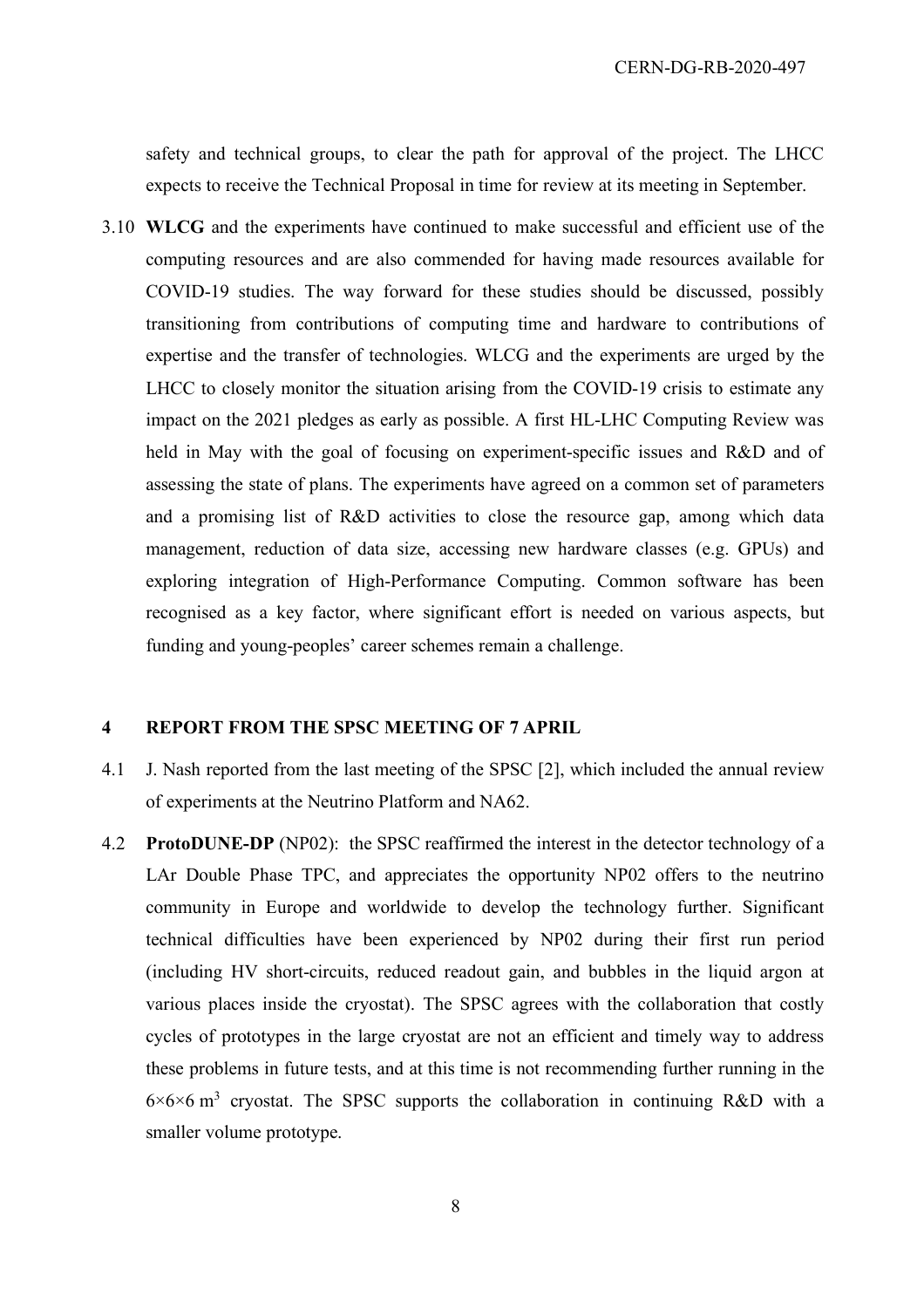- 4.3 **ProtoDUNE-SP** (NP04) has made continuous progress on the detector operation and data analysis, and the SPSC looks forward to publication of the results on the detector performance. The committee recognises the benefits in continuing the studies for a second run in order to test the new technologies selected for the first full scale DUNE-SP module. Prior to a recommendation for future running beyond 2021, the SPSC looks forward to receiving details of the physics goals.
- 4.4 **ENUBET** (NP06) has made progress on the design of a kaon-tagged neutrino beam, as well as on background optimisation studies, the addition of muon tagging to improve the muon neutrino cross-section measurements at low energies, and beam monitoring. The SPSC looks forward to progress in the construction of the decay tunnel demonstrator.
- 4.5 **T2K ND280** (NP07) has made progress on all components of the near detector upgrade for T2K. The SPSC looks forward to publication of results from the Super-FGD prototype.
- 4.6 **NA62** has published studies on the violation of lepton number and lepton flavour conservation laws. The SPSC notes the effort by the collaboration to finalise the analysis of the 2017 data and is looking forward to the publication of the results, as well as the analysis of the 2018 data. The committee appreciates the ongoing effort to optimise the experiment and improve the single-event sensitivity for the next run after LS2. **The Research Board endorsed the recommendation from the SPSC that the improvement in sensitivity achieved by NA62 at the end of the first year of running after LS2 should be reviewed, before a decision is taken on further extension of the run.**
- 4.7 **MADMAX**, an experiment to be performed at DESY, has submitted a Letter of Intent for a prototype detector to be installed and operated at CERN. The SPSC recognises the physics interest of the proposal to search for axions and ALPs in the mass range 40–  $400 \mu$ eV and looks forward to receiving a full proposal for the prototype to be installed in the CERN MORPURGO magnet during the SPS shutdowns in 2022-25.
- 4.8 **GBAR** has provided the SPSC with additional information and established a timeline for their future running including major milestones. The SPSC recommends the continuation of the GBAR programme after LS2. **The Research Board approved the continuation of GBAR for the forthcoming run until LS3, when the programme will be reviewed.**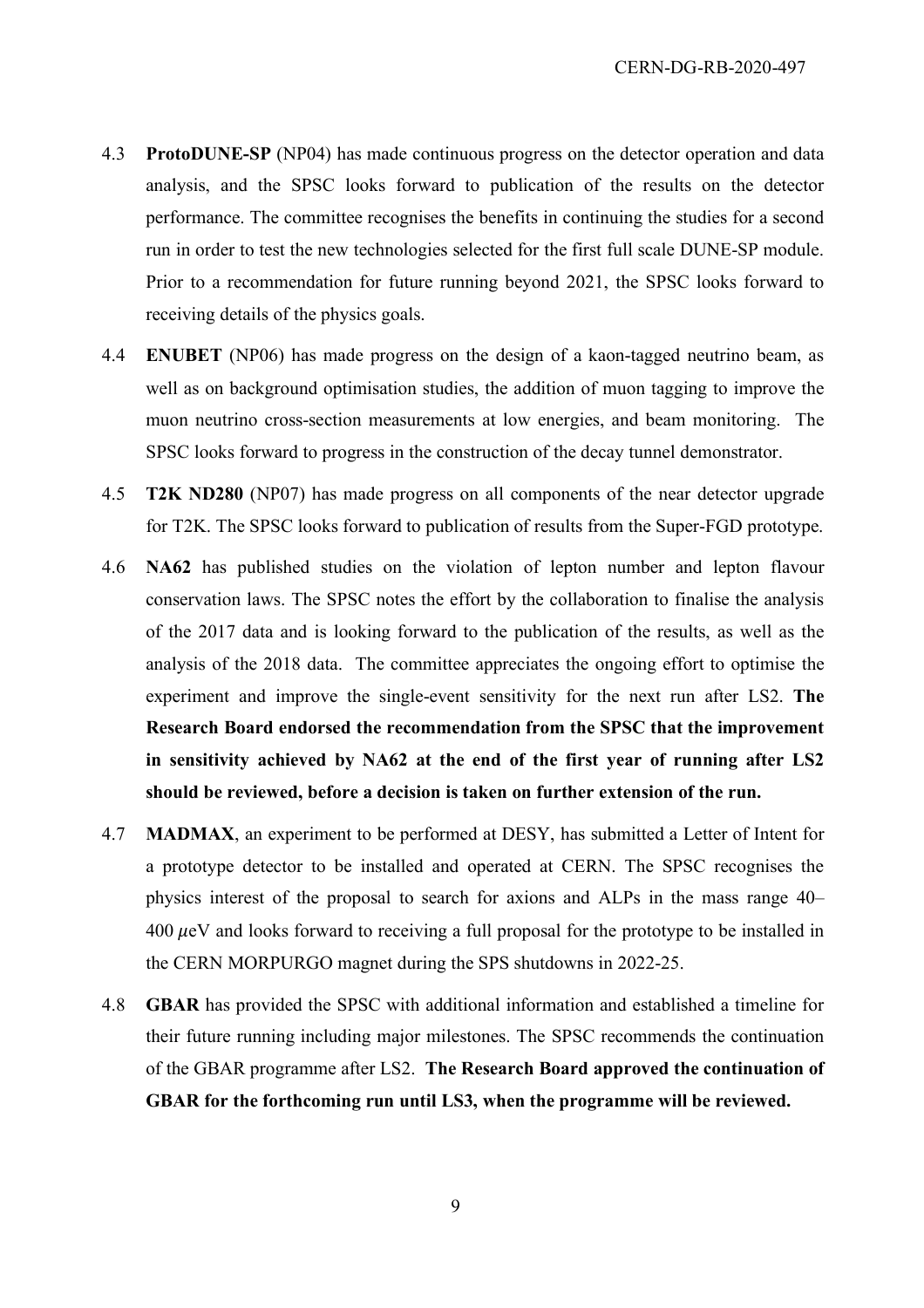#### **5 REPORT FROM THE INTC**

- 5.1 M. Pfutzner gave a very short report on the status of ISOLDE and nTOF, as there had not been a meeting of the INTC since the last Research Board. Since mid-May activities have resumed gradually following the CERN-wide plan for work and personnel on site, with COVID-19 mitigation measures included in work practices. Priority has been given to the target front-ends, with FE10 planned to be ready for stable beam at GPS early in September and FE11 ready for stable beam at HRS at the end of November. Approval has been obtained for the installation of three new diagnostic boxes in REX and the restarting of the HIE-ISOLDE cryoplant. It is aimed to close the tunnel and perform crucial hardware tests still in 2020: HIE-ISOLDE cool-down, cryomodule recommissioning, and commissioning using beam from REX and GPS. Extensive machine studies had been foreseen but have had to be postponed. With the revised schedule, it is expected that beams for physics in ISOLDE will now be available mid-2021. Civil engineering for the extension of Building 179 (the ISOLDE nuclear laboratory) for the production of uranium carbide pills with nano-size grains was suspended only for a few weeks during the pandemic. Work resumed after CERN management approval, following guidelines for construction and COVID-19 risks in the host states. nTOF will be ready to restart as soon as the new target number 3 is installed and beam is available; a delay of 3-4 months with respect to the original plan is anticipated. An updated plan for the new target commissioning and proposals for new experiments will be presented at the INTC meeting in November.
- 5.2 The current status of requests for beam time from ISOLDE was shown, where there are 490 shifts (318 of which at high energy) from 35 experiments remaining for Run 3 following the recent review, and no backlog for nTOF. At the next INTC meeting in June only low-energy proposals will be considered: requests for a further 378 shifts have been received, from 22 proposals. At the subsequent INTC meeting in November the focus will be on high-energy and nTOF.